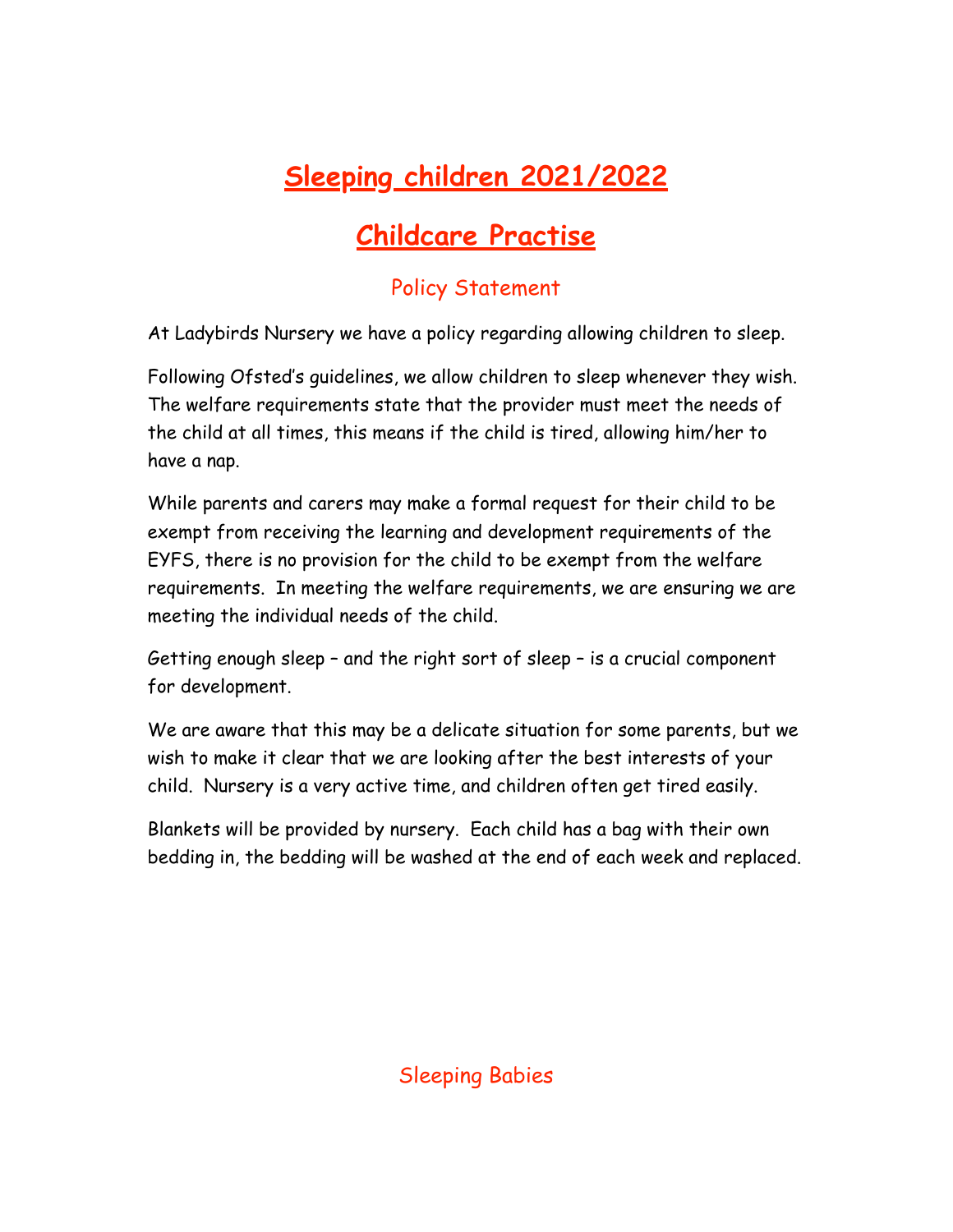The babies in the baby room will sleep either in a cot or in a pram, whichever they feel most comfortable in. The babies are under the constant supervision of the staff in the room while they sleep.

#### Todders Sleeping Children

The children in the small toddler room sleep in their room. They have individual beds with their own bedding. They have a nap after lunch. The room is made into a nice quiet area where the children can relax and get ready for the afternoon activities.

The older toddlers sleep in the sleep room located upstairs. This is a individual room specifically to allow the children who need to sleep a quiet place to relax, while the children who not need to sleep can play in the room. The sleep room is staffed when the children are asleep and has its own fire escape in case of emergency.

## Pre-School Children

The children in Pre-School usually do not sleep. If they feel tired or they need to rest, they can rest on the couch and have a small nap if needed.

It is therefore our policy to allow children to sleep when they feel tired regardless of the time of day.

If any parent/carer wishes to make comment about this policy, either to agree or object, please put your feeling in writing.

## Air Quality

We monitor the air quality of the room with the CO2 monitors to ensure the quality is good, and to prevent the spread of any virus in the room while children are sleeping.